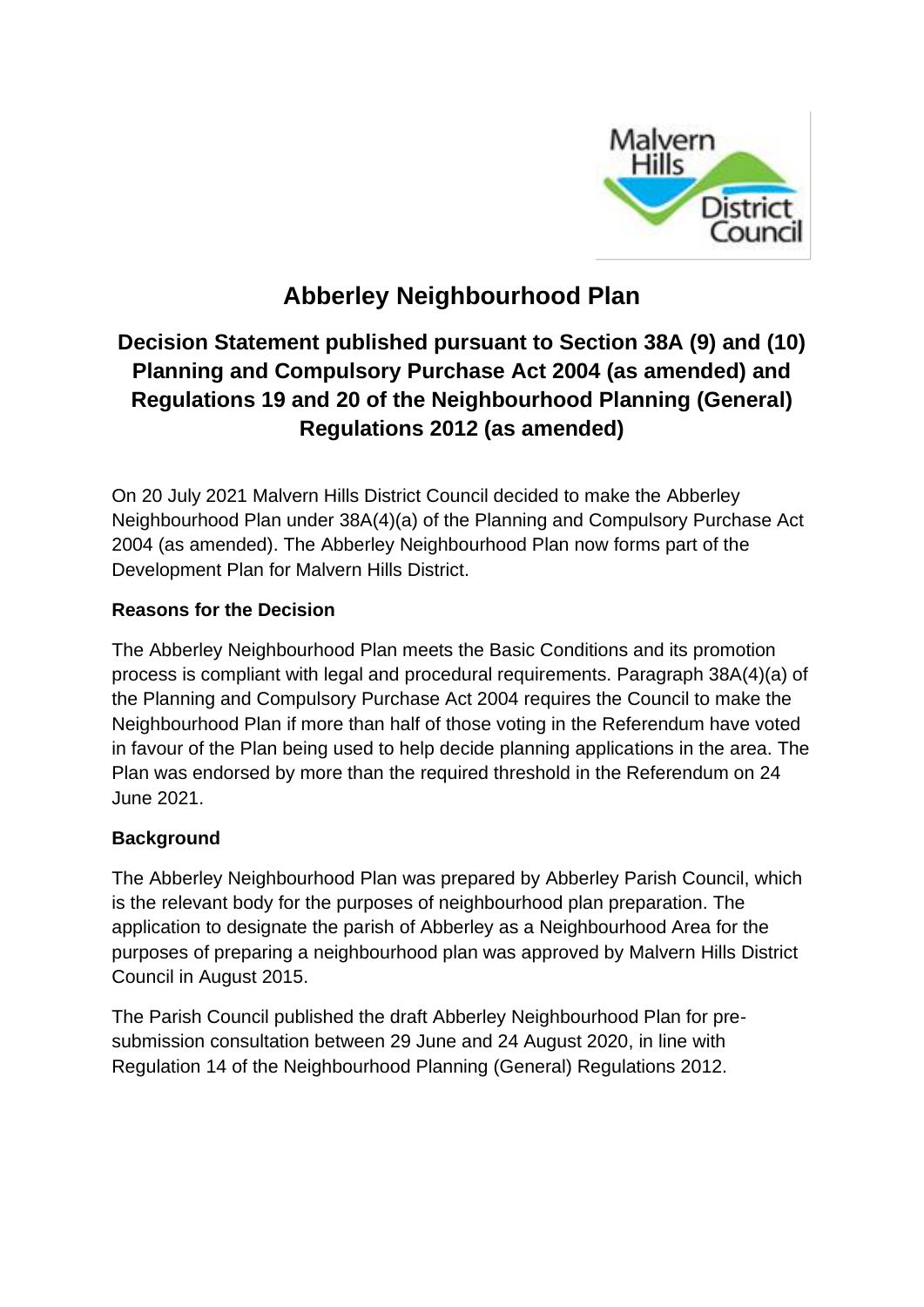The Parish Council submitted the draft Abberley Neighbourhood Plan and supporting documents (including a Basic Conditions Statement and Consultation Statement) to the District Council in November 2020. The submitted Plan was published by the District Council for public consultation between 4 December 2020 and 22 January 2021.

Malvern Hills District Council, with the consent of Abberley Parish Council, appointed an independent examiner, Ann Skippers, to review the Plan and consider whether it should proceed to referendum.

The Examiner's Report was received on 16 April 2021. The examiner recommended that, subject to a number of proposed modifications, the Plan should proceed to referendum. The modifications are required to ensure that the Plan will meet the Basic Conditions and legal requirements. The examiner also recommended that the area for the referendum be based on the designated neighbourhood area which the Plan relates to.

Paragraph 38A(4)(a) of the Planning and Compulsory Purchase Act 2004 requires the District Council to make the Neighbourhood Plan if more than half of those voting in a referendum have voted in favour of the Plan being used to help to decide planning applications in the area.

A local referendum was held in Abberley on 24 June 2021 to decide whether the local community were in favour of the Abberley Neighbourhood Plan. From the votes recorded, 148 out of 167 (89%) of the votes cast were in favour of the Plan. The turnout of electors was 30%.

The District Council has also assessed and concluded that the Plan, including its preparation, does not breach, and would not otherwise be incompatible with, any EU obligation or any of the Convention rights (within the meaning of the Human Rights Act 1998). As such, the District Council decided on 20 July 2021 to make (adopt) the Abberley Neighbourhood Plan so that it is part of the statutory Development Plan for Malvern Hills District, sitting alongside the South Worcestershire Development Plan and other material considerations in determining planning applications in the parish of Abberley.

#### **Inspection of Decision Statement and made Neighbourhood Plan**

This decision statement can be viewed on the Malvern Hills District Council and Abberley Parish Council websites:

<https://www.malvernhills.gov.uk/planning/planning-policy/neighbourhood-planning> <https://www.abberleyparish.org.uk/>